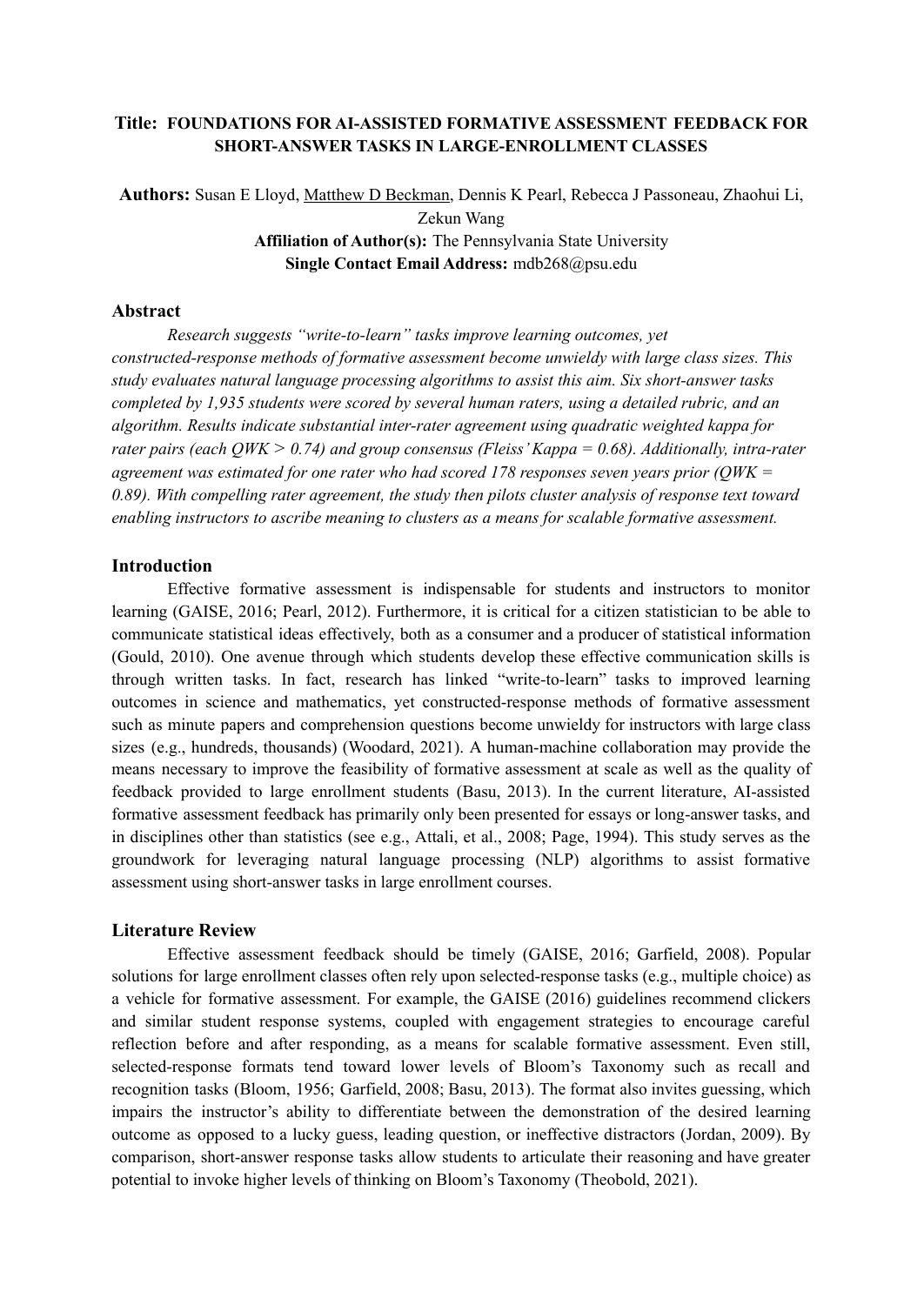When students reason and communicate through writing, it serves as a vehicle for sharpening understanding (Graham, et al., 2020). Continual practice with communicating statistical information, ideas, and thinking in this manner is thought to improve statistical literacy and learning outcomes as well as promote retention (Basu, 2013). Such tasks enable students to explain concepts, justify conclusions, apply knowledge to new scenarios, and form disciplinary connections in their own words (Bloom, 1956; Garfield, 2008; Graham, 2020). Students with varying degrees of correctness and understanding warrant different types of feedback (Basu, 2013; Jordan, 2009). Short-answer response tasks also allow instructors to more easily identify student misconceptions and address student misunderstandings that may otherwise have gone undetected (Basu, 2013). In this way, instructors can more closely monitor students' learning and understanding, resulting in effective formative assessment (GAISE, 2016; Pearl, 2012).

A human-machine collaboration is a promising mechanism to assist rapid, individualized feedback at scale (Basu, 2013). Natural language processing (NLP) methods can achieve reliable classification (e.g., incorrect / partial / correct) of short-answer responses, which could be followed by automatic clustering of similar student responses for formative assessment. Reliable classification means the algorithm assigns appropriate scores to the responses, aligning with the pre-established scoring reliability metrics. Successful clustering would group student responses into clusters that are as homogenous within, and as heterogeneous between, as possible. The objective would be to iteratively refine the clustering so an instructor can attach meaning to clusters of responses (Basu, 2013). By exploiting the efficiency of technology for short-answer tasks, students in large enrollment classes can access a type of timely, personalized feedback believed to enhance the learning experience in smaller classes (Basu, 2013; Wright, 2019).

Scoring reliability is the broad term for assessing the consistency with which raters score, or label, a given response. Inter-rater reliability refers to comparing the reliability of scores among one or more trained human raters, while intra-rater reliability refers to comparing the reliability of scores from one human rater at two different points in time (Gwet, 2008). With the emergence of automated rating systems, an algorithm can serve as one of the trained raters being considered in a scoring reliability analysis (Basu, 2013). An algorithm's reliability can be similarly scrutinized by comparing the reliability of a classification algorithm to that of human raters. Since human raters are fallible and prone to inconsistencies and biases, there is the need to establish a more reasonable standard of comparison aligned to the reliability expected of competent human raters when judging the performance of an algorithm (Woodard, 2021; Page, 1994).

Toward the goal of improving the balance between the instructor burden and student benefit associated with formative assessment, this research study aims to address the following questions: (RQ1) What level of agreement is achieved among trained human raters labeling (i.e., scoring) short-answer tasks? (RQ2) What level of agreement is achieved between human raters and an NLP algorithm? (RQ3) What sort of NLP representation leads to good clustering performance, and how does that interact with the classification algorithm?

# **Methods**

This study utilized de-identified extant data from a previous study, which solicited responses to a group of short-answer tasks from post-secondary students enrolled in introductory statistics courses (Beckman, 2015). The data consist of responses to 6 short-answer tasks provided by 1,935 students representing a total of 29 class sections for 16 unique courses at 15 distinct institutions that are mostly, but not exclusively, located in the USA.

(RQ1) The 1,935 students from the 2015 study, and their associated responses to each task, were divided among four persons with sufficient intersection to evaluate rater agreement. The four persons possess varied levels of experience with statistics education that would be common within an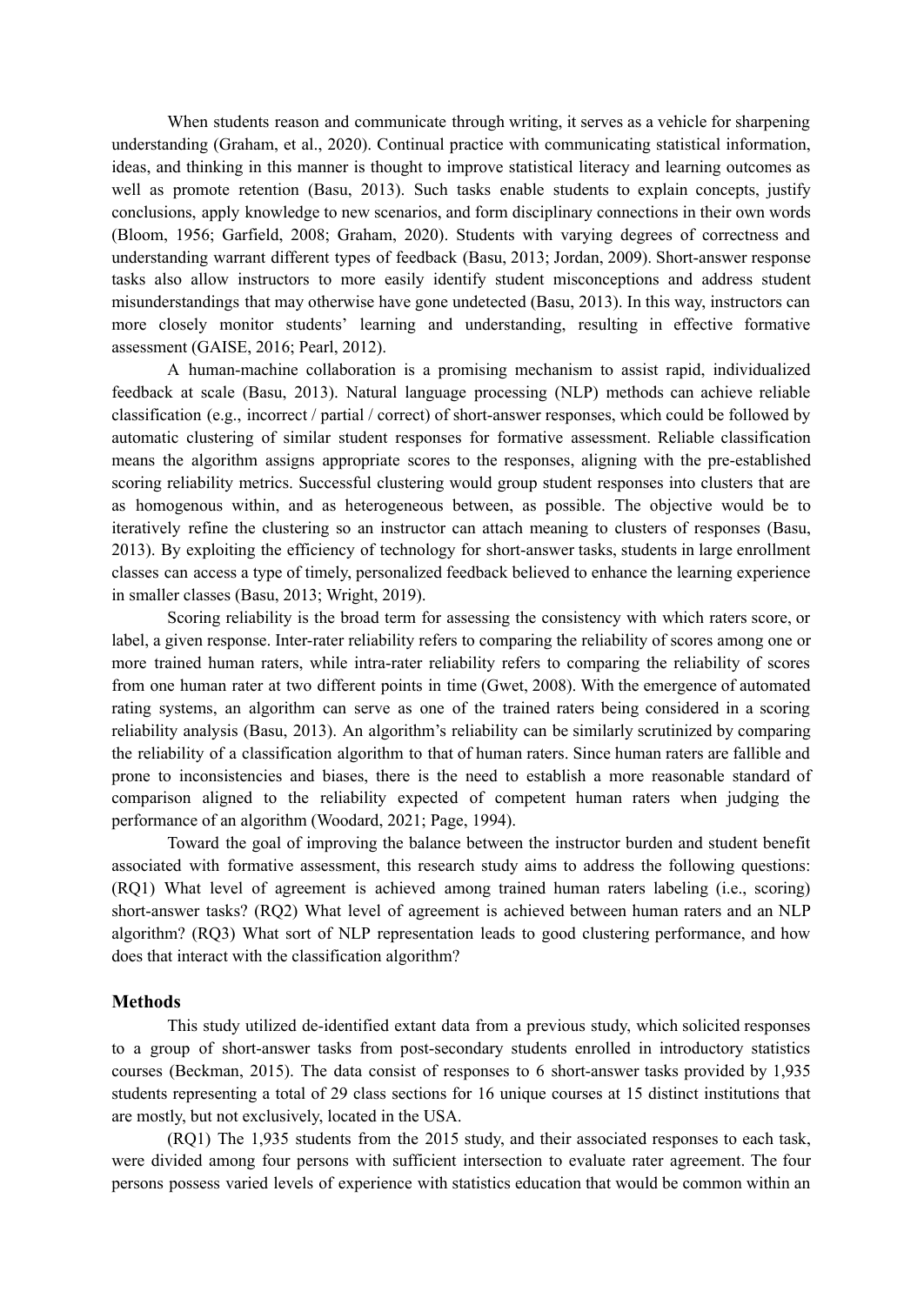instructional team. Rater A was an experienced statistics instructor and the author of the tasks' prompts and associated scoring rubrics. Rater B was an experienced statistics instructor. Rater C was a statistics graduate student with some experience as a teaching assistant in statistics and had previously taught an undergraduate mathematics course. Rater D was a statistics graduate student teaching assistant. The study sought to evaluate all student responses available, with quality responses from at least 50 students for the analysis of agreement between each possible combination of raters for RQ1.

Using a prior analysis to estimate the approximate proportion of earnest response attempts in the data, each desired rater comparison was allocated 63 randomly selected students to target approximately 50 quality responses. Therefore, three raters (i.e., Rater A, Rater B, Rater C) were assigned to review responses by 750 students such that each pair of raters would share an intersection of 63 randomly selected students in addition to a distinct set of 63 randomly selected students shared by all three raters. After the initial allocation exercise, but before the scoring process, a fourth evaluator (i.e., Rater D) joined the study team and was assigned the 252 students previously assigned for multiple raters  $(63 \times 3 \text{ pairwise} + 63 \text{ three-way})$ .

The only constraint on the allocation of students to each rater was imposed to preserve a unique opportunity to examine intra-rater agreement for Rater A. Using the same rubric in service of an entirely different research objective, Rater A had scored a random sample of 178 responses in 2015 (see Beckman, 2015). The sample allocation to each rater in the present study simply verified that at least 50 of the students scored by Rater A in 2015 would again be evaluated by Rater A in the current study. Rater A had not revisited the scoring for those tasks during the 7 years elapsed.

Each evaluator used a detailed rubric to score the assigned student responses (see Beckman, 2015). Student responses were either given a score of 0: incorrect, 1: partial, or 2: correct, and examples of student responses for each classification were provided in the rubric. After all responses had been scored, confusion matrices were tabulated to determine the percentage agreement as well as the amount of one-level and two-level discrepancies. Scoring reliability among raters was estimated using quadratic weighted kappa (QWK) for pairwise agreement and Fleiss' kappa to measure consensus among three or more raters. Viera & Garrett (2005) describe a heuristic interpretation of rater agreement represented by various kappa values: kappa  $\leq 0$  is worse than chance;  $0 \leq$  kappa  $\leq 0.2$ is slight agreement;  $0.2 <$  kappa  $< 0.4$  is fair agreement;  $0.4 <$  kappa  $< 0.6$  is moderate;  $0.6 <$  kappa  $<$ 0.8 is substantial agreement; 0.8 < kappa < 1 indicates almost perfect rater agreement.

(RQ2) The scoring reliability measures for the four trained human raters served as a baseline with which to evaluate the algorithm performance and validate the reliability of automated scoring. For machine learning, the 7,258 unique task-responses were randomly split four ways: 90% were split into the typical division of training (72%), development (9%) and test (9%), with an additional 10% held in reserve for more rigorous testing. The 653 task-responses in the test set were selected to include responses with the highest agreement among human raters (e.g., 458 had unanimous agreement among 3 or 4 raters); the remaining task-responses were randomly assigned to the training, development, and reserve sets. Two NLP algorithms were compared for accuracy using a subset of student responses. The first being a logistic regression combined with a Long Short-Term Memory (LSTM) for learning vector representations, and the second being the Semantic Feature-Wise Transformation Relation Network (SFRN) (Li et al., 2021).

(RQ3) The goal of the clustering is to determine if a set of student responses that have the same correctness can be grouped into semantically similar clusters. The two NLP classification algorithms each learn a distinct vector representation on training data that supports better classification. Neither of these learned representations are optimal for clustering, which is a process to discover relationships in data, rather than to learn an *a priori* classification task. Therefore, we compare the clustering of the two types of learned vector representations with a third approach that applies a pre-trained phrase-embedding method to produce much lower dimension vectors. We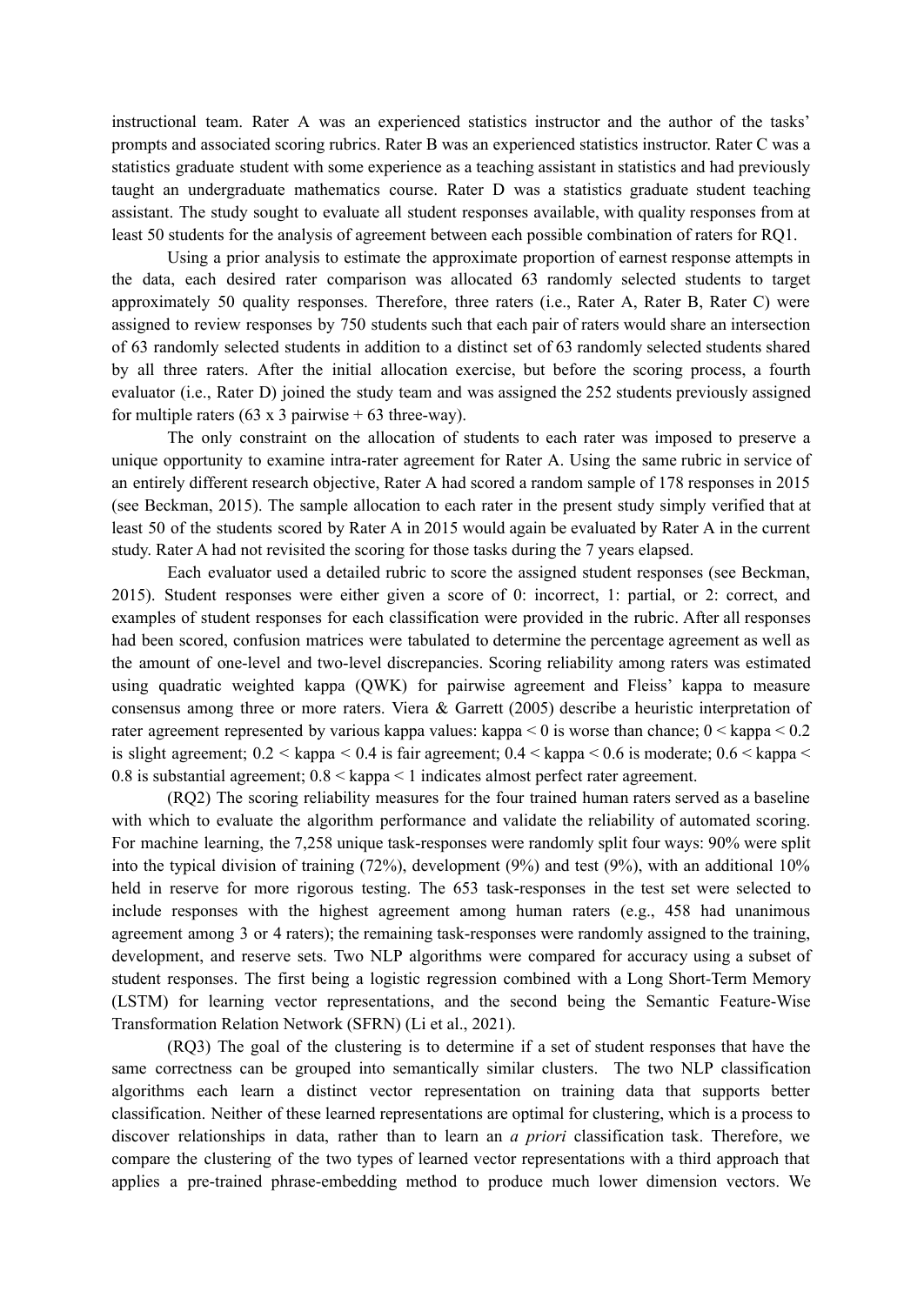compare all three using different clustering methods to develop insight into the best combination for semantic coherence of output clusters.

#### **Results**

(RQ1) When considering the inter-rater agreement among the three trained human raters (Raters A, C, & D), the pairwise quadratic weighted kappas (QWK) were between 0.79 and 0.83. The Fleiss' Kappa value for the three way comparison was 0.70 (see Table 1). These measures indicate substantial inter-rater agreement among the three human raters (Viera & Garrett, 2005). At the time of this writing, only data for tasks 2a and 2b could be evaluated for Rater B, but the results are similarly strong. The pairwise QWK between Rater B and other raters were between 0.71 and 0.74. The Fleiss' Kappa value for the four way comparison on tasks 2a and 2b was 0.62. When considering the intra-rater agreement for one evaluator, on a subset of the 178 responses scored from the study seven years prior, the pairwise QWK was 0.88. This measure indicates almost perfect intra-rater agreement following seven years elapsed (Viera & Garrett, 2005).

| <b>Rater Comparison</b>            | <b>Measure of Reliability</b> |
|------------------------------------|-------------------------------|
| Rater A & Rater C                  | $QWK = 0.8342$                |
| Rater A & Rater D                  | $QWK = 0.7966$                |
| Rater C & Rater D                  | $QWK = 0.7916$                |
| Rater A $(2015)$ & Rater A         | $QWK = 0.8802$                |
| Rater A & Rater C & Rater D        | Fleiss' Kappa = $0.698$       |
| Rater A & SFRN                     | $QWK = 0.7871$                |
| Rater C & SFRN                     | $QWK = 0.8151$                |
| Rater D & SFRN                     | $QWK = 0.7403$                |
| Rater A & Rater C & Rater D & SFRN | Fleiss' Kappa = $0.678$       |

Table 1: Reliability comparisons among human raters (A, C, D) and an NLP algorithm (SFRN).

(RQ2) Similar calculations were performed once the NLP algorithm was introduced as an additional rater. The SFRN algorithm achieved much higher classification accuracy than LSTM (83% vs. 72%). When considering SFRN and human raters, the QWK values for pairwise comparisons were between 0.74 and 0.82. The Fleiss' Kappa value for the four way comparison, between the algorithm and all three human raters, was 0.68 (see Table 1). Therefore, there was substantial inter-rater agreement among the raters, including the algorithm (Viera & Garrett, 2005). Other classifiers were tested but had much lower agreement.

(RQ3) SFRN learns a high-dimension (D=512) vector representation on training data, which as noted above produces high agreement with humans on a test set. Multiple experiments with K-means and K-medoids clustering of the test data showed that SFRN led to more consistent clusters when the representation is retrained  $(0.62)$ , in comparison to other classifiers. Each class (correct, partially correct, incorrect) for each question is clustered separately. Consistency is measured as the ratio of all pairs of responses in a given class per question that are clustered the same way on two runs (in the same cluster, or not in the same cluster). However, the highest consistency  $(0.88; D=50)$  was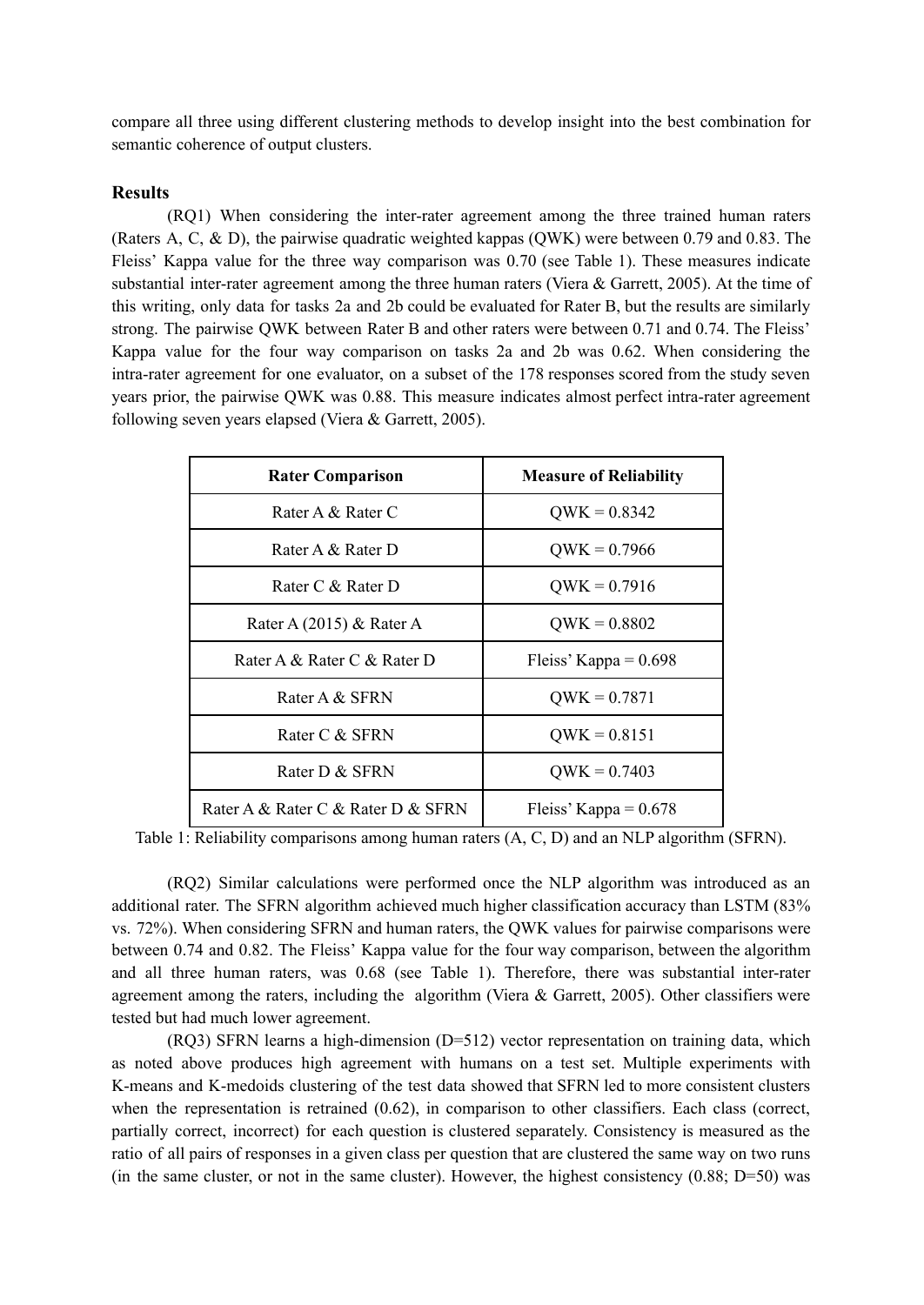achieved by generating a new representation for each response using WTMF (Guo  $\&$  Diab, 2011), a matrix factorization method that produces static representations.

# **Discussion**

#### **(1)Take-home message about the study**

In addition to laying the groundwork for NLP-assisted formative assessment feedback for short-answer tasks in large enrollment courses, this work presents a careful study of inter-rater agreement including varied experience typical for an instructional team of a large course, intra-rater agreement after seven years elapsed, and comparison between algorithm performance and domain experts using a detailed rubric. Given the high reliability of the algorithm, it's important to investigate how an environment could be created for teaching assistants and the algorithm to collaborate to achieve both high reliability on the scores and high quality feedback for students. The substantial scoring reliability and feasibility of clustering performance shown in this study suggest that a human-machine collaboration offers a promising opportunity for continued research toward a large class formative assessment using short-answer tasks that approaches small class quality and instructor burden.

#### **(2) Limitations of the study**

The study includes incomplete data for Rater B. The analysis does have data from Rater B with respect to two of the 6 tasks, but comparisons including Rater B are limited without the full data on the remaining tasks. In the 2015 study, students came from many classes of varying sizes, and not a single large class as desired. There is reason to believe this limitation would introduce noise into the data, likely resulting in conservative estimates of reliability and feasibility.

The key limitation of the NLP methods is how to manage the tradeoff between algorithms that achieve high reliability on classification of correctness based on neural network methods that learn high dimension vector representations, and the opposing requirement for low dimension representations to yield denser clusters with greater differentiation between clusters. Thus, we will pursue multiple avenues, such as dimension reduction prior to clustering, or a separate post-processing step that adopts an independent low dimension representation.

# **(3) Implications for teaching and research**

There is intrinsic value in a rigorous evaluation of rater agreement for instructors of all class sizes. Investigating discrepancies and inconsistencies in scoring could lead to new insights regarding the nature of rater biases which could greatly contribute to the emerging area of data science ethics (Çetinkaya-Rundel 2021).

Although this study focuses on large enrollment classes in particular, success in these efforts creates an opportunity to study formative assessment interventions and mechanisms associated with desired learning outcomes that have implications for smaller and intermediate class sizes as well (Basu, 2013). For example, instructors of all class sizes would benefit by being able to focus their efforts on tasks other than grading, such as designing projects or studying how students respond to different types of feedback (Jordan, 2009). The use of an automated rater would also allow for the study of feedback effect and revision effect to determine whether students' learning experience is enhanced when given the opportunity to revise their responses (Attali  $&$  Powers, 2008).

# **Acknowledgments**

The authors thank Joseph Miller for his contributions to scoring and conversations about the project.